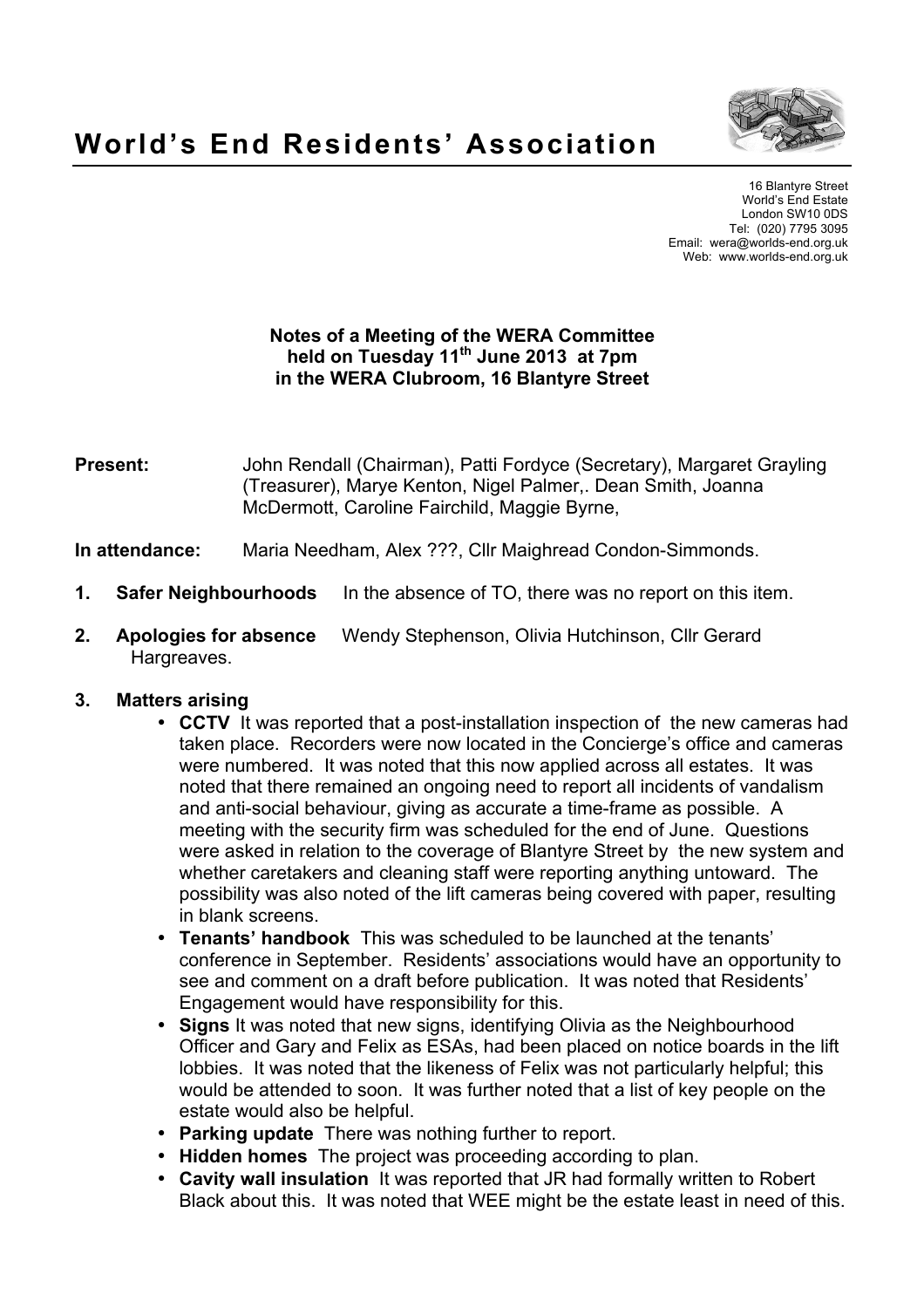- **Estate inspection** It was noted that an updated estate inspection schedule would be circulated on WS's return.
- **Alexander Passage barrier gate** It was noted that this had now been repaired. It was further noted that the nursery had been less than diligent in keeping the gate locked.
- **Windows** It was reported by NP that the windows in flats were subject to a 15 year warranty.

## **4. Housing Management (MN)**

- It was reported that WS would be off work until the end of June; MN would be responsible for estate services in the interim.
- It was reported that the next ARB meeting would take place on Wednesday,  $20<sup>th</sup>$ June.
- It was reported that the fire risk assessment had taken place and the Fire Service was in the process of writing its report. Janice Wray would be meeting LFB in the coming week.
- A report had been received of rubbish being dumped next to the fire exit in the Greaves Tower stairwell.
- The question of barbecues on the estate was raised by JM. MN asked to be kept informed of any breach of the prohibition on their use.

# **5. Heating (A?**

- It was reported that, in future, a mechanism for consulting WERA about the continued use of the heating system in unseasonably cold weather would be put in place.
- It was noted that, in the past, WERA used to be consulted before the heating was turned off. It was reported that the freephone number had been inundated during the recent cold weather.
- It was noted that tenancy/leasehold agreements make reference to a 'heating season'; it was noted that this could potentially be challenged at a tribunal. It was agreed that there was a need for compromise on dates/temperature/feedback.
- The intention to consult on guidelines relating to temperature/dates was confirmed.
- It was noted that further investigation of the use/placement of thermostats was needed.

#### **6. Newsletter (MN)**

- A draft of the proposed newsletter was circulated for comment. It was noted that there was a need for good news.
- It was suggested that mention of the following facilities on the estate would be helpful:
	- o Chelsea Youth Club
	- o Chelsea Theatre
	- o Community Centre
	- o Chelsea Muslim Community

#### **7. Boris bikes (JR)**

• It was reported that JR and PF had met with representatives of the Boris Bike scheme on the piazza. While they were prepared to take back a request for a reduction in the number of bikes, they were quite unprepared to consider any